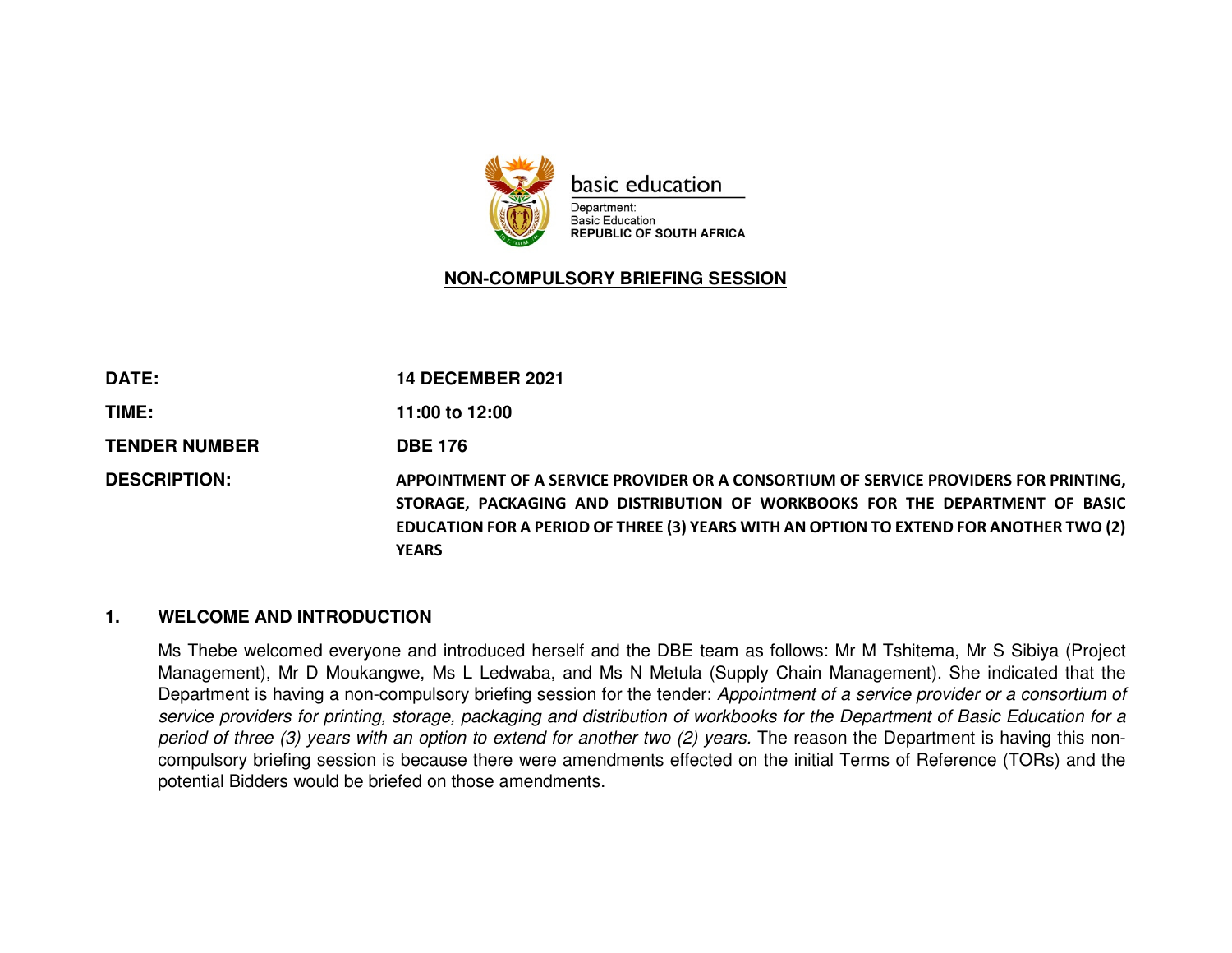## **2. PRESENTATION OF THE AMENDMENTS MADE ON THE TERMS OF REFERENCE**

Mr Sibiya indicated that there was a briefing session on 29 November 2021 and there were questions of which the Department responded to during the briefing session and subsequently responded to those questions the Department could not respond to during the briefing session. Those questions and answers were uploaded on the websites. Furthermore, the Department received written questions which were also responded to and uploaded on the websites. He indicated that for ease of reference the "Summary of the amendments to the TOR" was developed.

He presented the Summary of the amendments to the TORs.

He indicated that the DBE has since received a letter from one potential Bidder where clarity was required in terms of the sub criteria that carries 90% within themselves.

### **3. SUPPLY CHAIN MANAGEMENT (SCM) MATTERS**

The SCM indicated that:

- The closing date for the bid has been revised to close on 10 January 2022 at 11:00. Bidders must ensure that they submit their bids on time.
- Bidders should forward all their enquiries related to this bid to the email provided (Tenders@dbe.gov.za). Enquiries must be in writing and the last date of taking questions is at least seven days before the closing date. Bidders must ensure that they send their questions on time so that the Department is able to consolidate all the enquiries, respond to and upload them on the DBE website and the eTender Portal. As indicated earlier by Mr Sibiya, other enquiries that were received during the last briefing session and those that were received in-writing after the briefing session have been responded to and uploaded on the eTender Portal and DBE website.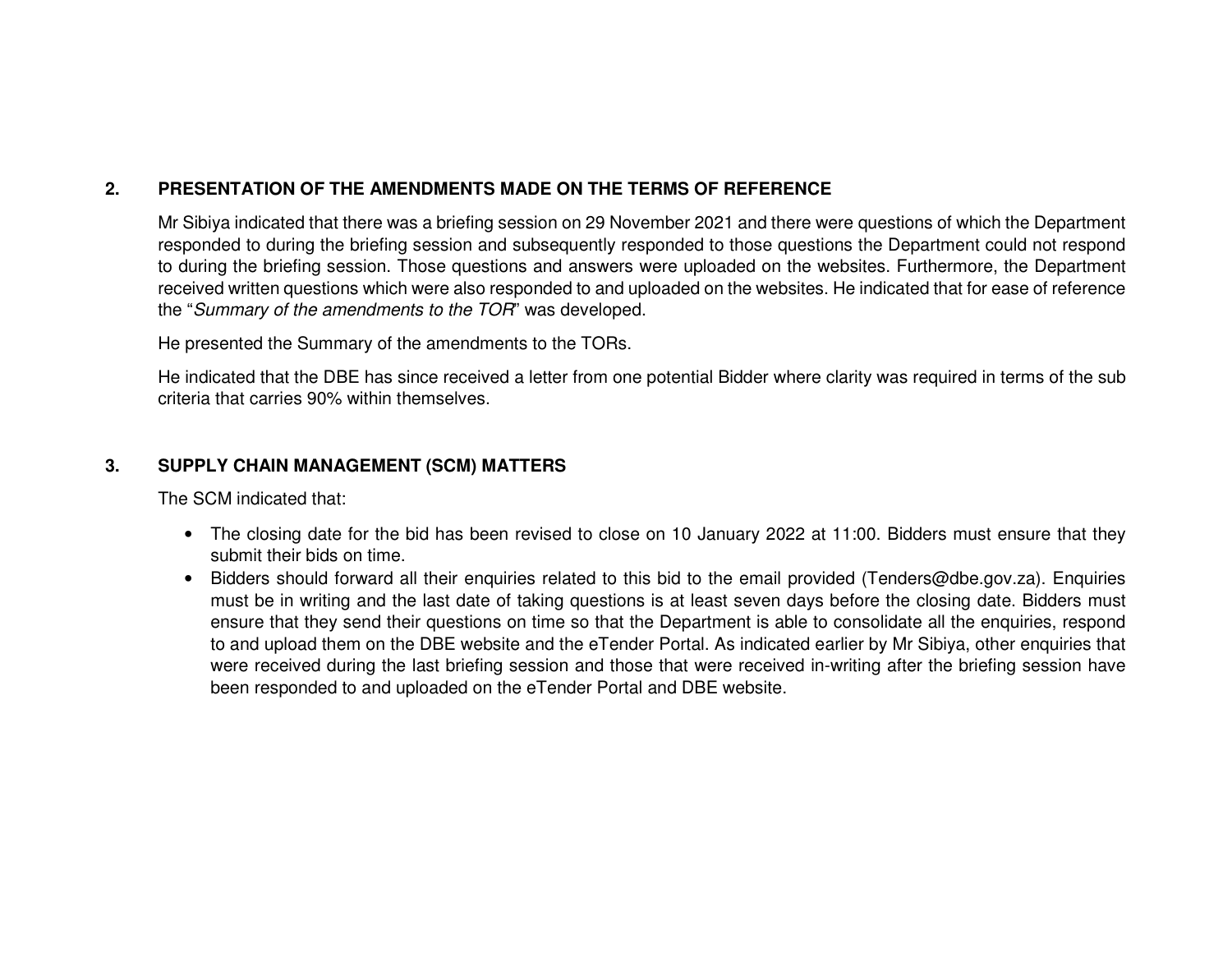# **4. QUESTIONS RAISED AND RESPONSES PROVIDED (during the briefing session)**

| No. | <b>Question raised</b>                                                                                                                                                                                                                                                                                                                       | Response/ clarity                                                                                                                                                                                                                       |
|-----|----------------------------------------------------------------------------------------------------------------------------------------------------------------------------------------------------------------------------------------------------------------------------------------------------------------------------------------------|-----------------------------------------------------------------------------------------------------------------------------------------------------------------------------------------------------------------------------------------|
| 1.  | a. Would there be an amendment to the SBD1?                                                                                                                                                                                                                                                                                                  | a. The SBD1 form will be revised to reflect the current<br>closing date. The revised SBD1 form will be uploaded on<br>the DBE website and eTender Publication Portal.                                                                   |
|     | b. Would the closing date on Annexure B be amended to the<br>new closing date as well?<br>In terms of paragraph 5.1, there is a request for the SBD3.1<br>but the SBD3.1 was not provided in the tender documents;<br>will it be required or the Annexure B is replacing the SBD3.1                                                          | b. The SBD3.1 has been replaced by Annexure B. The<br>closing date on the currently uploaded Annexure B was<br>amended to reflect the closing date of 10 January 2022.                                                                  |
| 2.  | Is the extension of the tender not going to result to the delay in the<br>appointment of the service provider which might impact the critical<br>dates in terms of the project plan because there are critical items like<br>ordering of the paper which a service provider must comply with?                                                | The DBE would do everything in its power that the award of the<br>tender is done on time and the project starts on time.                                                                                                                |
| 3.  | Bidders would be providing Occupancy Certificate, if the DBE<br>considers that there is more required under that provision; will the<br>DBE indicated precisely what the Bidders must submit?<br>Bidders have checked the legislation and are confused on what is                                                                            | In terms of the legislation there are different provisions around<br>the OHS on different aspects of any project therefore Bidders are<br>required to seek the relevant legislation around any matter that<br>deals with their project. |
|     | required.                                                                                                                                                                                                                                                                                                                                    |                                                                                                                                                                                                                                         |
| 4.  | When submitting commercially sensitive contracts; some of their<br>suppliers are unhappy about certain commercial terms, would it be<br>acceptable to redact those from the submission?                                                                                                                                                      | The DBE treats all bid documents as confidential and all<br>necessary steps would be taken to protect the information in<br>these documents.                                                                                            |
| 5.  | On submission of the bid, Bidders must submit the certificate from<br>the Auditor; the DBE's provision said it must be a guarantee, no one<br>gets a guarantee from an Auditor; why use the word "guarantee"<br>while you need an "assurance"? If the date of the letter is before the<br>date of the bid would the Bidders be disqualified? | If the wording "guarantee" or "assurance" are posing a challenge;<br>the DBE would look at that and come back to the Bidders.                                                                                                           |
| 6.  | a. As much as today's session is non-compulsory does it mean<br>all the Bidders who came to the original/ initial briefing                                                                                                                                                                                                                   | a. The first session was compulsory, and this one is non-<br>compulsory so if the Bidder attended the first briefing<br>session and did not attend this second briefing session;                                                        |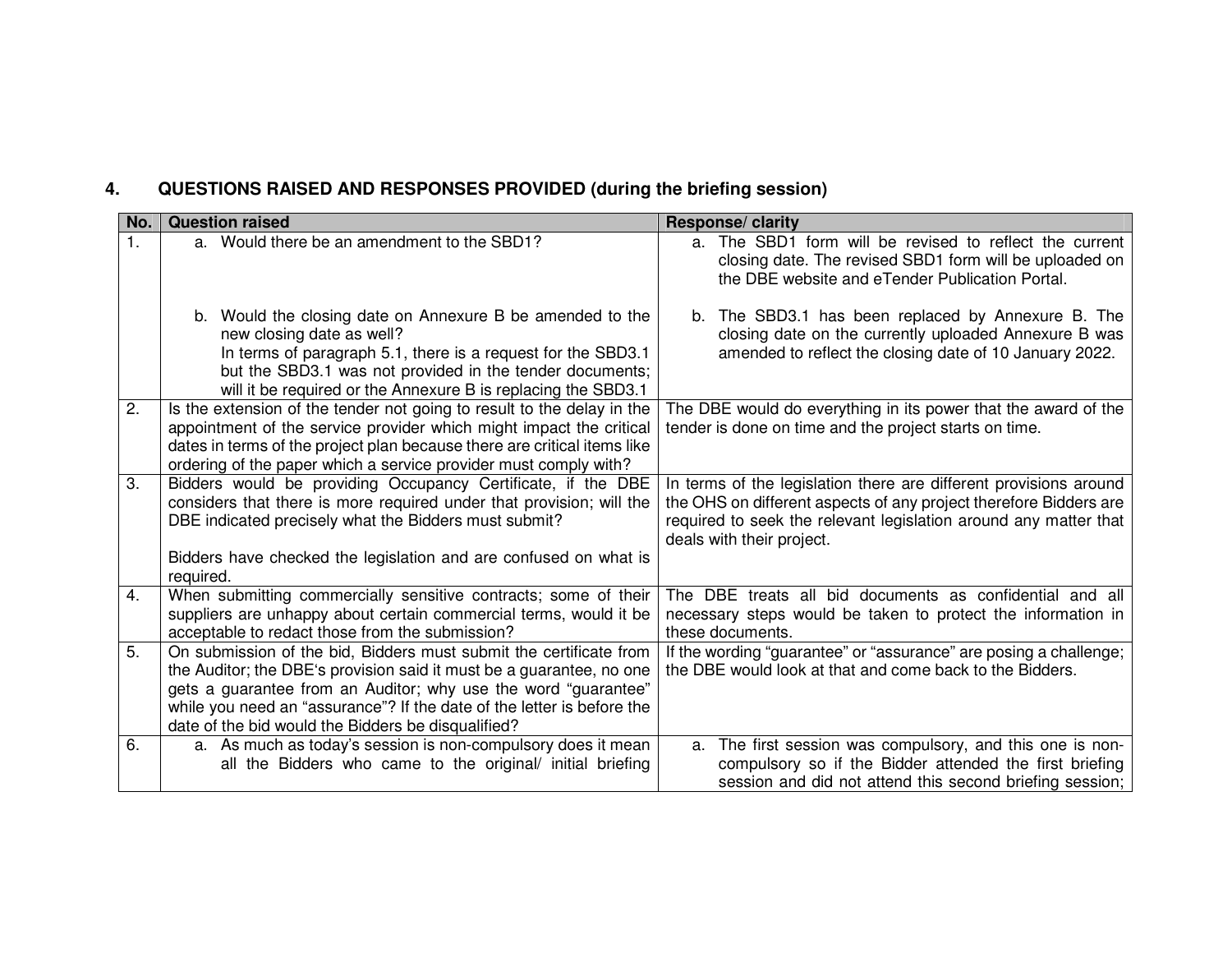| session are the only ones that have attended the compulsory<br>briefing session?                        | the Bidder is still eligible to submit their bid. With the<br>previous briefing session, the numbers of COVID 19<br>cases were low and it was possible to have a physical<br>briefing session. Since the numbers have increased, the<br>Department has decided to make the second briefing<br>session non-compulsory and be held virtually so that the<br>Department does not contribute to the COVID19<br>statistics. |
|---------------------------------------------------------------------------------------------------------|------------------------------------------------------------------------------------------------------------------------------------------------------------------------------------------------------------------------------------------------------------------------------------------------------------------------------------------------------------------------------------------------------------------------|
| b. Does that mean any new Bidder/s that would want to come<br>on-board would still be allowed to do so? | b. As stated that the first briefing session was compulsory, if<br>the Bidder did not attend the first briefing session, their<br>bid would be non-compliant an would be disqualified but<br>with this (second) briefing session whether the Bidder has<br>attended or not that would be fine as long as the Bidder<br>had attended the first compulsory briefing session.                                             |

Mr Jenkins complemented the DBE for responsiveness (providing clarity to the questions) and working hard on this process.

### **5. CONCLUSION**

- All the amendments regarding the closing date will be done and the correct documents will be uploaded on the DBE website and eTender Publication Portal.
- The Attendance Register would be published on the websites (DBE website and eTender Publication Portal).
- Bidders were reminded that they could still ask questions after the briefing session, the questions should be directed to Tenders@dbe.gov.za. The DBE will respond and put all the responses on the DBE website and the eTender Publication Portal.
- The closing date is 10 January 2022 at 11:00. Bidders must ensure that they submit on time; late (a minute after 11:00) bid/s will not be accepted.

Ms Thebe thanked the Bidders for attending the briefing session and wished them well with the preparation and submission of their bids.